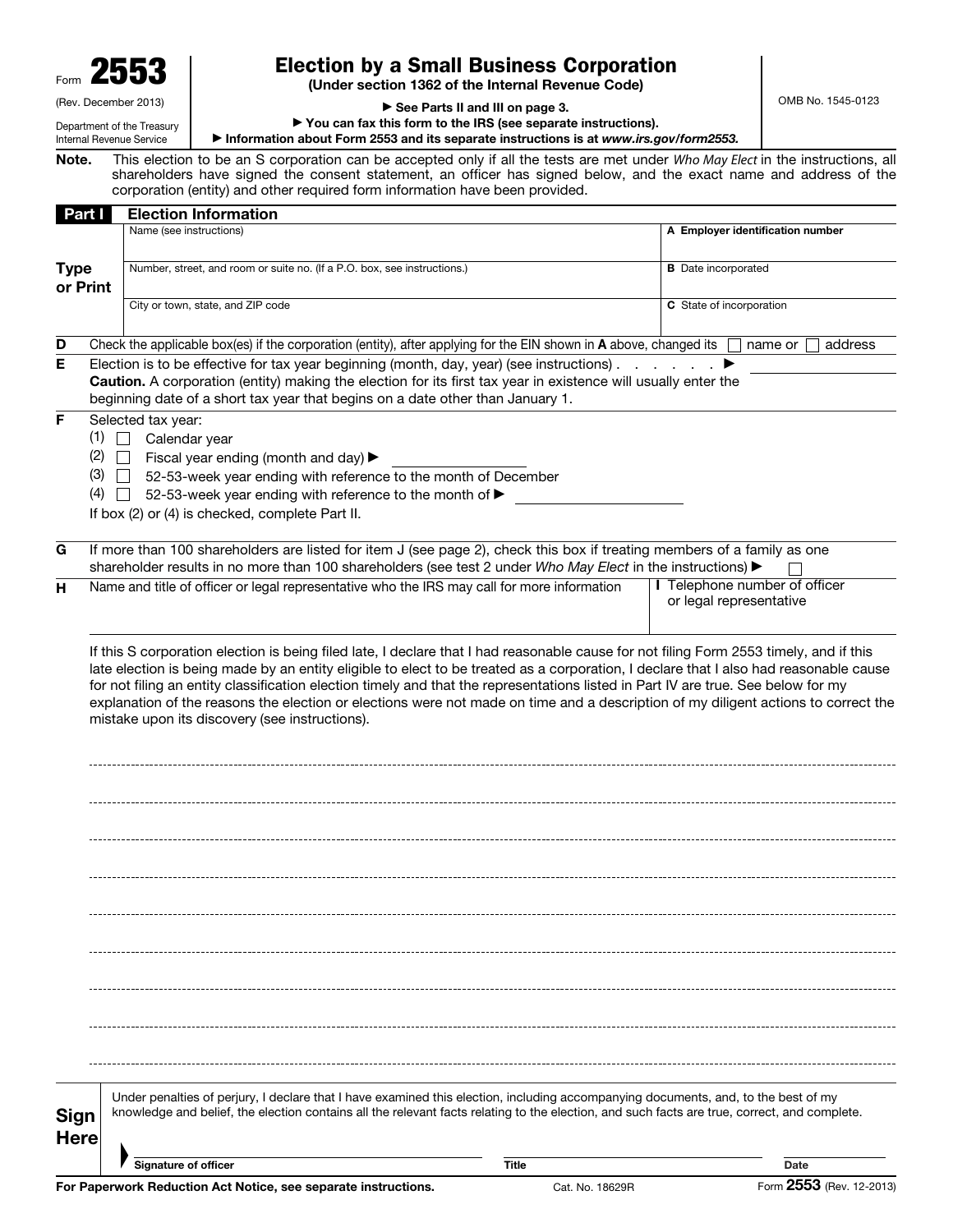| Election Information (continued) Note. If you need more rows, use additional copies of page 2.<br>Part I   |                                                                                                                                                                                                                                                                                                                                                                                                                                                                                                                                                                                                                                                                                                                                                                                                                                                                                                                                                                                        |  |                                                                                                |  |                                                                                |                                                   |  |  |
|------------------------------------------------------------------------------------------------------------|----------------------------------------------------------------------------------------------------------------------------------------------------------------------------------------------------------------------------------------------------------------------------------------------------------------------------------------------------------------------------------------------------------------------------------------------------------------------------------------------------------------------------------------------------------------------------------------------------------------------------------------------------------------------------------------------------------------------------------------------------------------------------------------------------------------------------------------------------------------------------------------------------------------------------------------------------------------------------------------|--|------------------------------------------------------------------------------------------------|--|--------------------------------------------------------------------------------|---------------------------------------------------|--|--|
| J<br>Name and address of each<br>shareholder or former shareholder<br>required to consent to the election. | Κ<br><b>Shareholder's Consent Statement</b><br>Under penalties of perjury, I declare that I<br>consent to the election of the above-named<br>corporation (entity) to be an S corporation under<br>section 1362(a) and that I have examined this<br>consent statement, including accompanying<br>documents, and, to the best of my knowledge and<br>belief, the election contains all the relevant facts<br>relating to the election, and such facts are true,<br>correct, and complete. I understand my consent is<br>binding and may not be withdrawn after the<br>corporation (entity) has made a valid election. If<br>seeking relief for a late filed election,<br>I also declare under penalties of perjury that<br>I have reported my income on all affected returns<br>consistent with the S corporation election for the<br>year for which the election should have been filed<br>(see beginning date entered on line E) and for all<br>subsequent years.<br>Signature<br>Date |  | L<br>Stock owned or<br>percentage of ownership<br>(see instructions)<br>Number of<br>shares or |  | М<br>Social security<br>number or<br>employer<br>identification<br>number (see | N<br>Shareholder's<br>tax year ends<br>(month and |  |  |
| (see instructions)                                                                                         |                                                                                                                                                                                                                                                                                                                                                                                                                                                                                                                                                                                                                                                                                                                                                                                                                                                                                                                                                                                        |  | percentage<br>Date(s)<br>of ownership<br>acquired                                              |  | instructions)                                                                  | day)                                              |  |  |
|                                                                                                            |                                                                                                                                                                                                                                                                                                                                                                                                                                                                                                                                                                                                                                                                                                                                                                                                                                                                                                                                                                                        |  |                                                                                                |  |                                                                                |                                                   |  |  |
|                                                                                                            |                                                                                                                                                                                                                                                                                                                                                                                                                                                                                                                                                                                                                                                                                                                                                                                                                                                                                                                                                                                        |  |                                                                                                |  |                                                                                |                                                   |  |  |
|                                                                                                            |                                                                                                                                                                                                                                                                                                                                                                                                                                                                                                                                                                                                                                                                                                                                                                                                                                                                                                                                                                                        |  |                                                                                                |  |                                                                                |                                                   |  |  |
|                                                                                                            |                                                                                                                                                                                                                                                                                                                                                                                                                                                                                                                                                                                                                                                                                                                                                                                                                                                                                                                                                                                        |  |                                                                                                |  |                                                                                |                                                   |  |  |
|                                                                                                            |                                                                                                                                                                                                                                                                                                                                                                                                                                                                                                                                                                                                                                                                                                                                                                                                                                                                                                                                                                                        |  |                                                                                                |  |                                                                                |                                                   |  |  |
|                                                                                                            |                                                                                                                                                                                                                                                                                                                                                                                                                                                                                                                                                                                                                                                                                                                                                                                                                                                                                                                                                                                        |  |                                                                                                |  |                                                                                |                                                   |  |  |
|                                                                                                            |                                                                                                                                                                                                                                                                                                                                                                                                                                                                                                                                                                                                                                                                                                                                                                                                                                                                                                                                                                                        |  |                                                                                                |  |                                                                                |                                                   |  |  |
|                                                                                                            |                                                                                                                                                                                                                                                                                                                                                                                                                                                                                                                                                                                                                                                                                                                                                                                                                                                                                                                                                                                        |  |                                                                                                |  |                                                                                |                                                   |  |  |

Form 2553 (Rev. 12-2013)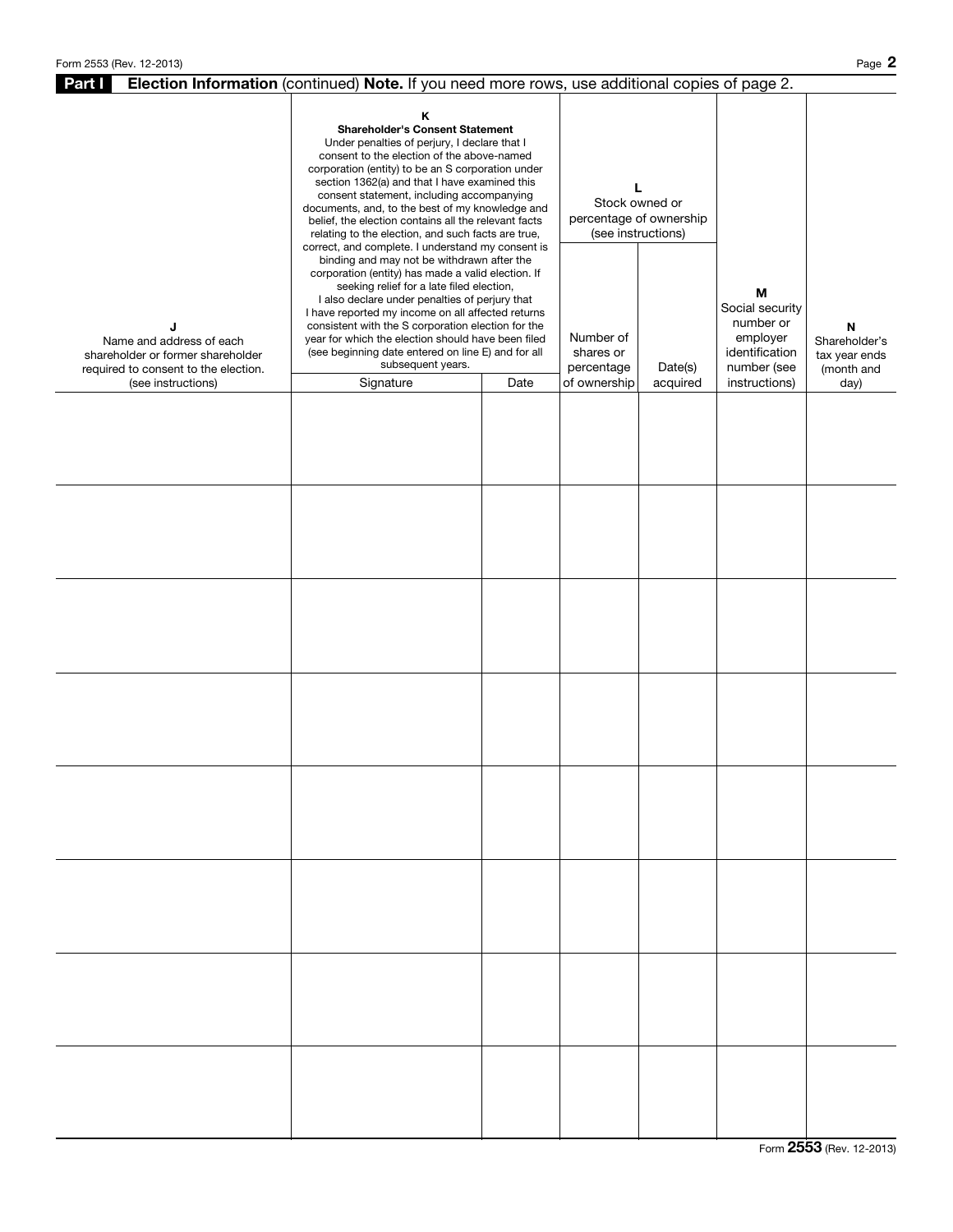## Part II Selection of Fiscal Tax Year (see instructions)

### Note. All corporations using this part must complete item O and item P, Q, or R.

- Check the applicable box to indicate whether the corporation is:
	- **1.**  $\Box$  A new corporation **adopting** the tax year entered in item F, Part I.
	- 2.  $\Box$  An existing corporation retaining the tax year entered in item F, Part I.
	- 3.  $\Box$  An existing corporation changing to the tax year entered in item F, Part I.
- P Complete item P if the corporation is using the automatic approval provisions of Rev. Proc. 2006-46, 2006-45 I.R.B. 859, to request (1) a natural business year (as defined in section 5.07 of Rev. Proc. 2006-46) or (2) a year that satisfies the ownership tax year test (as defined in section 5.08 of Rev. Proc. 2006-46). Check the applicable box below to indicate the representation statement the corporation is making.

1. Natural Business Year  $\blacktriangleright \Box$  I represent that the corporation is adopting, retaining, or changing to a tax year that qualifies as its natural business year (as defined in section 5.07 of Rev. Proc. 2006-46) and has attached a statement showing separately for each month the gross receipts for the most recent 47 months (see instructions). I also represent that the corporation is not precluded by section 4.02 of Rev. Proc. 2006-46 from obtaining automatic approval of such adoption, retention, or change in tax year.

2. Ownership Tax Year ▶ | I represent that shareholders (as described in section 5.08 of Rev. Proc. 2006-46) holding more than half of the shares of the stock (as of the first day of the tax year to which the request relates) of the corporation have the same tax year or are concurrently changing to the tax year that the corporation adopts, retains, or changes to per item F, Part I, and that such tax year satisfies the requirement of section 4.01(3) of Rev. Proc. 2006-46. I also represent that the corporation is not precluded by section 4.02 of Rev. Proc. 2006-46 from obtaining automatic approval of such adoption, retention, or change in tax year.

Note. If you do not use item P and the corporation wants a fiscal tax year, complete either item Q or R below. Item Q is used to request a fiscal tax year based on a business purpose and to make a back-up section 444 election. Item R is used to make a regular section 444 election.

Q Business Purpose—To request a fiscal tax year based on a business purpose, check box Q1. See instructions for details including payment of a user fee. You may also check box Q2 and/or box Q3.

1. Check here ▶ if the fiscal year entered in item F, Part I, is requested under the prior approval provisions of Rev. Proc. 2002-39, 2002-22 I.R.B. 1046. Attach to Form 2553 a statement describing the relevant facts and circumstances and, if applicable, the gross receipts from sales and services necessary to establish a business purpose. See the instructions for details regarding the gross receipts from sales and services. If the IRS proposes to disapprove the requested fiscal year, do you want a conference with the IRS National Office?

 $\Box$  Yes  $\Box$  No

2. Check here  $\triangleright \ \ \ \ \ \ \ \ \ \ \$  to show that the corporation intends to make a back-up section 444 election in the event the corporation's business purpose request is not approved by the IRS. (See instructions for more information.)

3. Check here  $\triangleright \ \square$  to show that the corporation agrees to adopt or change to a tax year ending December 31 if necessary for the IRS to accept this election for S corporation status in the event (1) the corporation's business purpose request is not approved and the corporation makes a back-up section 444 election, but is ultimately not qualified to make a section 444 election, or (2) the corporation's business purpose request is not approved and the corporation did not make a back-up section 444 election.

R Section 444 Election–To make a section 444 election, check box R1. You may also check box R2.

1. Check here  $\blacktriangleright$   $\Box$  to show that the corporation will make, if qualified, a section 444 election to have the fiscal tax year shown in item F, Part I. To make the election, you must complete Form 8716, Election To Have a Tax Year Other Than a Required Tax Year, and either attach it to Form 2553 or file it separately.

2. Check here ▶ □ to show that the corporation agrees to adopt or change to a tax year ending December 31 if necessary for the IRS to accept this election for S corporation status in the event the corporation is ultimately not qualified to make a section 444 election.

#### Part III Qualified Subchapter S Trust (QSST) Election Under Section 1361(d)(2)\*

|                                                                                         | , , , ,                                               |
|-----------------------------------------------------------------------------------------|-------------------------------------------------------|
| Income beneficiary's name and address                                                   | Social security number                                |
|                                                                                         |                                                       |
|                                                                                         |                                                       |
| Trust's name and address                                                                | Employer identification number                        |
|                                                                                         |                                                       |
|                                                                                         |                                                       |
| Date on which stock of the corporation was transferred to the trust (month, day, year). | the control of the control of the control of the con- |

In order for the trust named above to be a QSST and thus a qualifying shareholder of the S corporation for which this Form 2553 is filed, I hereby make the election under section 1361(d)(2). Under penalties of perjury, I certify that the trust meets the definitional requirements of section 1361(d)(3) and that all other information provided in Part III is true, correct, and complete.

Signature of income beneficiary or signature and title of legal representative or other qualified person making the election Date

\*Use Part III to make the QSST election only if stock of the corporation has been transferred to the trust on or before the date on which the corporation makes its election to be an S corporation. The QSST election must be made and filed separately if stock of the corporation is transferred to the trust after the date on which the corporation makes the S election.